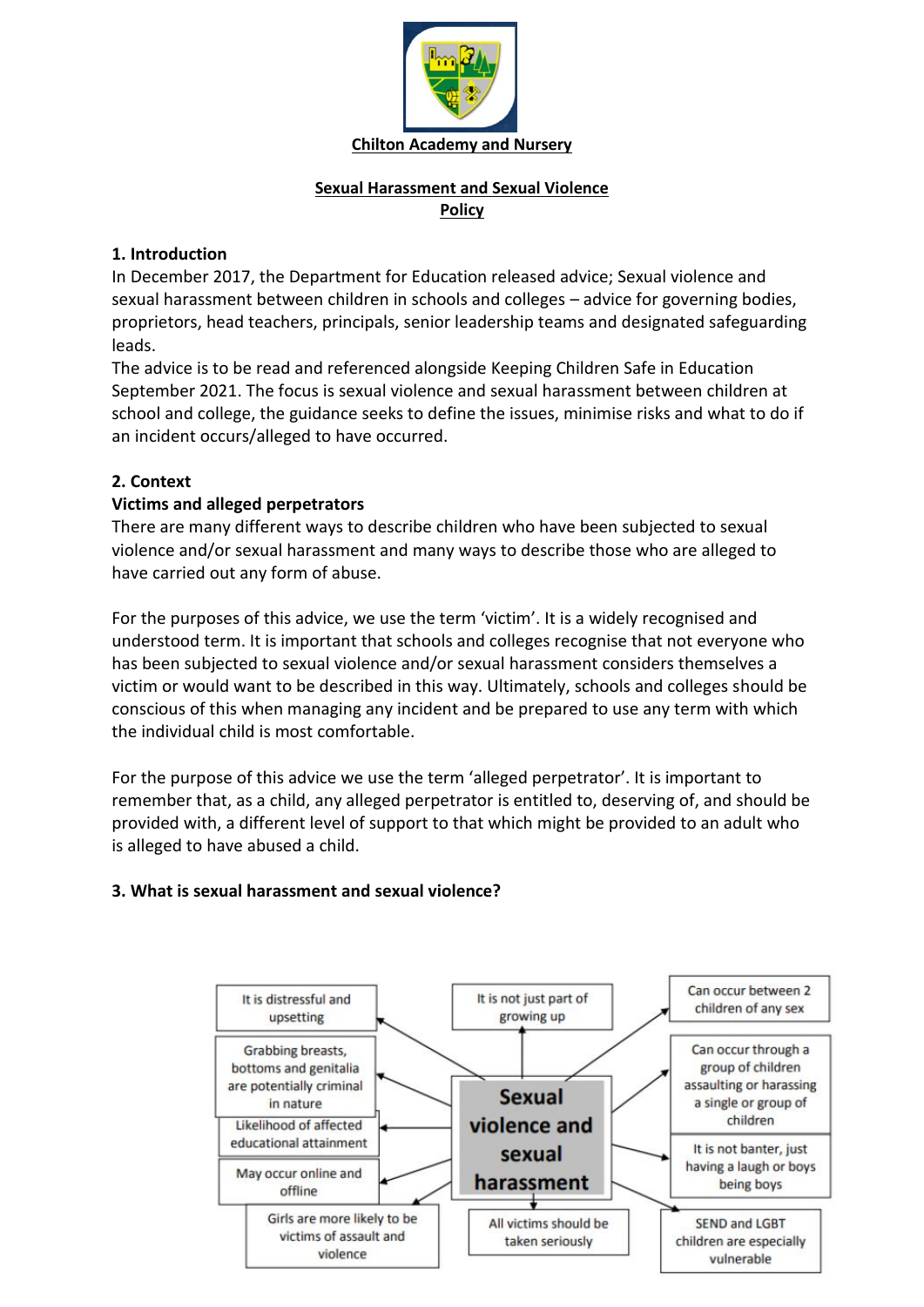### **4. Responsibilities**

Schools and colleges have a statutory duty to safeguard and promote the welfare of the children at their school/college. As part of this duty, schools and colleges are required to have regard to guidance issued by the Secretary of State. All schools are required by law to have a behaviour policy and measures in place to prevent all forms of bullying. All maintained schools must provide relationship education. Schools and colleges can play an important role in preventative education. Good practice is that which allows children an open forum to talk things through and all staff should be aware of how to support children and how to manage a disclosure.

### **5. Curriculum**



### **6. Responding**

Reports of sexual violence and sexual harassment are likely to be complex and require difficult professional decisions to be made, often quickly and under pressure. Some situations are clear:

- A child under the age of 13 can never consent to any sexual activity;
- The age of consent is 16;
- Sexual intercourse without consent is rape;
- Rape, assault by penetration and sexual assault are defined in law (as set out at paragraph 4); and

● Creating and sharing sexual photos and videos of under-18s is illegal (often referred to as sexting). This includes children making and sharing sexual images and videos of themselves.

Schools and colleges are not alone in dealing with sexual violence and sexual harassment; statutory partners such as Children's Services and the police may need to become involved in some cases. It is likely that any issues will extend beyond school or college.

Online issues and the use of various social media platforms can extend the impact of the abuse. This is also the case for children using public transport and school transport; the school and college still have a duty to respond to all incidents they are made aware of even if the child has not reported directly, the school and colleges duty is to promote the welfare of children and young people remains the same i.e. that friends/peers have shared their concerns to you.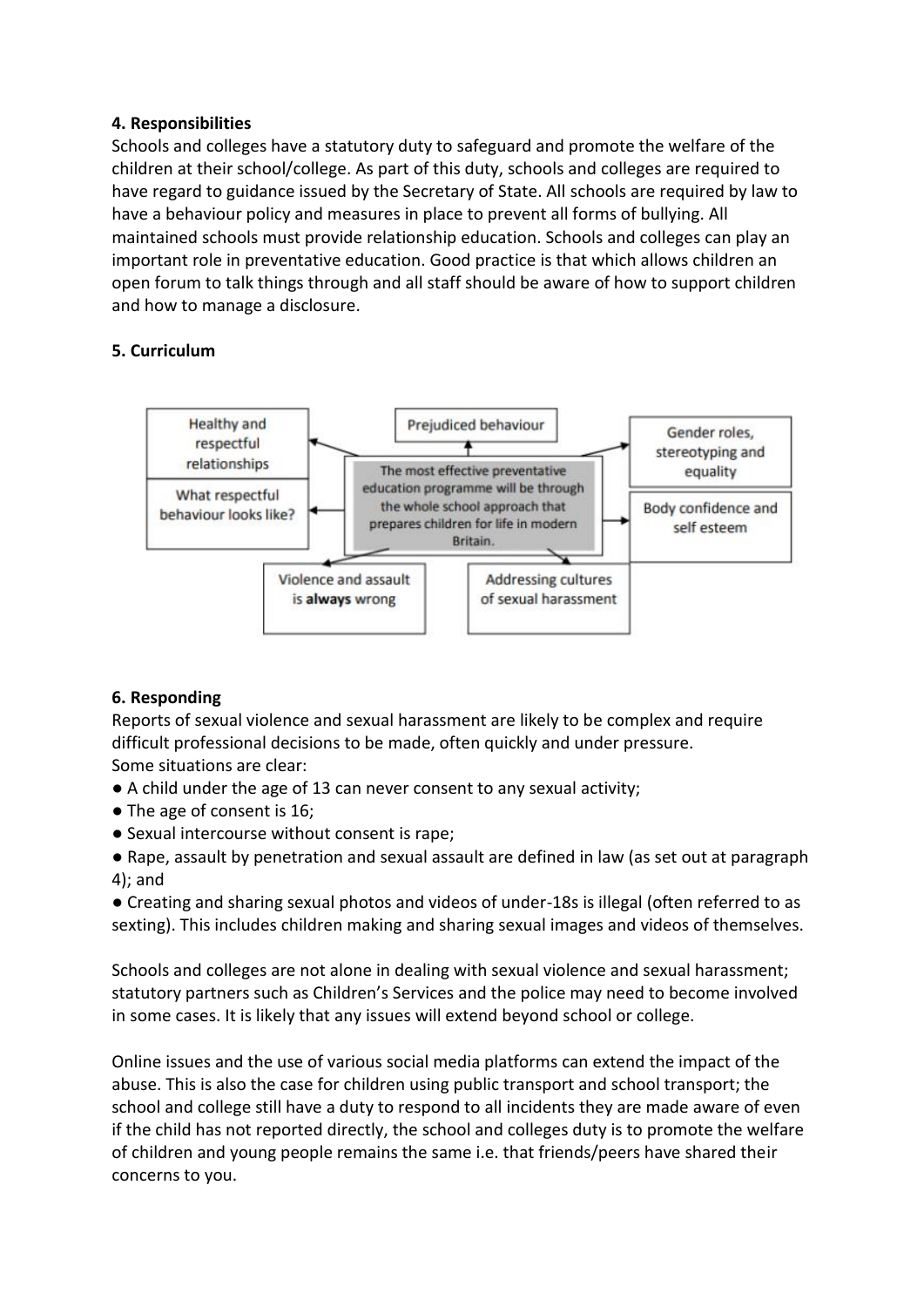It is essential that children are reassured that they are being taken seriously and will be supported and kept safe as far as is possible. A victim should never be given the impression they are creating a problem, nor should they be made to feel ashamed for making a report.

- Do not promise confidentiality
- Inform the victim of the next steps
- Be supportive and respectful
- Be non-judgemental, listen to what the child is saying to you
- No leading questions, use open questions
- Record the disclosure (devote time to listening to what the child is saying, write notes if it is appropriate
- Only record the facts are the child presents them
- No personal opinions
- Inform the Designated Safeguarding Lead immediately

When to inform the alleged perpetrator will be a decision that should be carefully considered. Where a report is going to be made to children's social care and/or the police, then, as a general rule, the school or college should speak to the relevant agency and discuss next steps and how the alleged perpetrator will be informed of the allegations.

The Designated Safeguarding Lead should consider the following:-

● Parents or carers should normally be informed (unless this would put the victim at greater risk);

● the basic safeguarding principle is: if a child is at risk of harm, is in immediate danger or has been harmed a referral should be made to children's social care;

● and Rape, assault by penetration and sexual assaults are crimes. The starting point is that reports should be passed to the police.

THE DESIGNATED SAFEGUARDING LEAD WILL MAKE A DECISION WHETHER TO CONTACT CHILDREN'S SERVICES AND THE POLICE. IF THE DESIGNATED SAFEGUARDING LEAD IS NOT AVAILABLE, IT IS YOUR RESPONSIBILITY TO CONTACT CHILDREN'S SERVICES AND/OR THE POLICE. LEAVING SCHOOL/COLLEGE WITHOUT SHARING THE INFORMATION IS NOT AN OPTION.

Where there has been a report of sexual violence the Designated Safeguarding Lead should make an immediate risk assessment factoring:-

- the victim
- the alleged perpetrator
- other children (and sometimes staff)
- lessons where the victim and alleged perpetrator are together
- transport

Risk assessments should be recorded (written or electronic) and should be kept under review. A suitable risk assessment can be accessed here

<https://www.brook.org.uk/ourwork/category/sexual-behaviours-traffic-light-tool>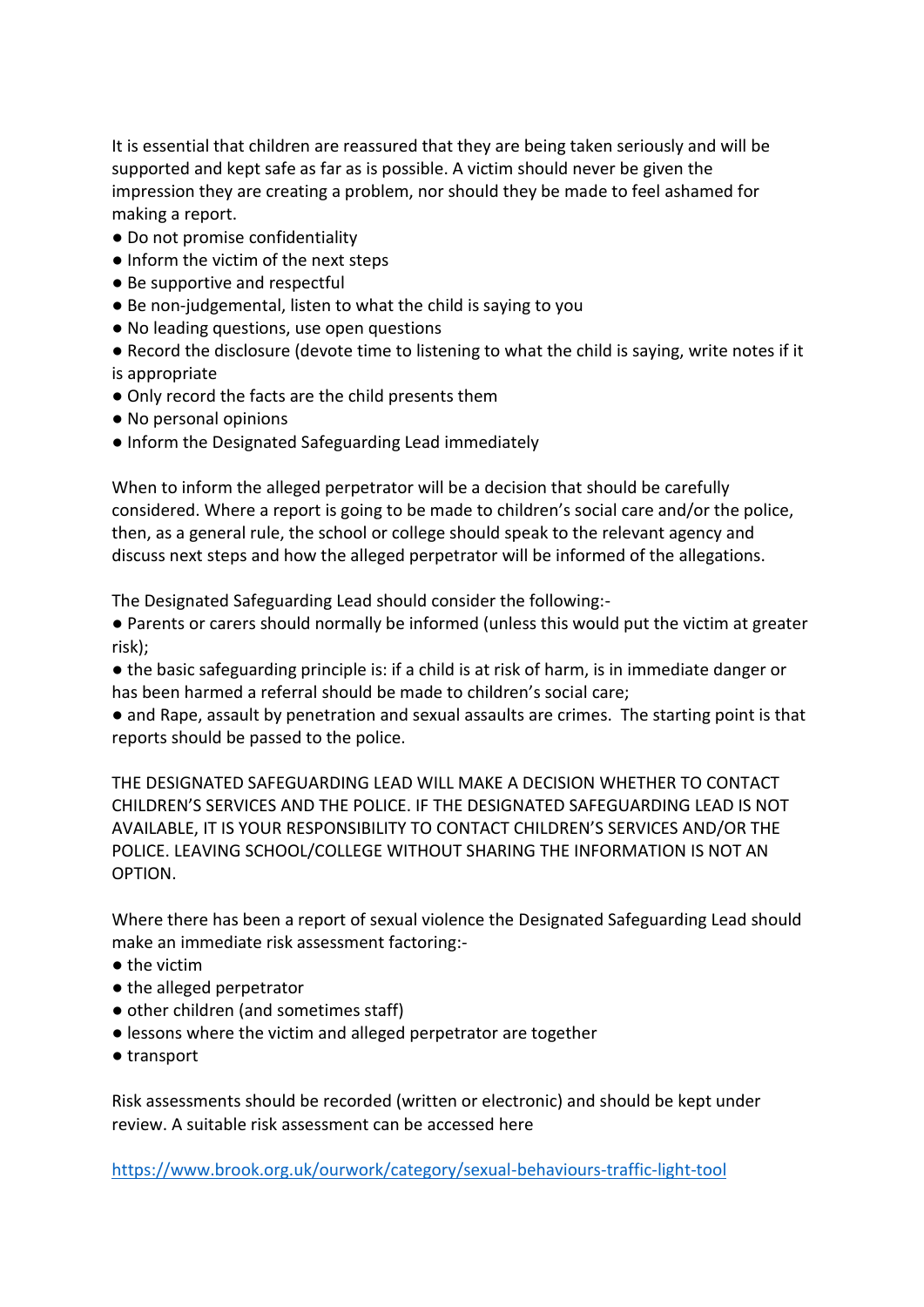## **7. Supporting young people through criminal cases**

Where an allegation of sexual violence or sexual harassment is progressing through the criminal justice system, schools and colleges should be aware of anonymity, witness support and the criminal process in general so they can offer support and act appropriately. Further information for supporting children and young people can be located here https://www.cps.gov.uk/legal-guidance/safeguarding-children-victims-and-witnesses

In addition to the legal protections, as a matter of effective safeguarding practice, schools and colleges should do all they reasonably can to protect the anonymity of any children involved in any report of sexual violence or sexual harassment. Amongst other things, this will mean carefully considering, based on the nature of the report, which staff should know about the report and any support that will be in place for the children involved. Schools and colleges should also consider the potential impact of social media in facilitating the spreading of rumours and exposing victims' identities.

#### **8. Thresholds**

In some cases of sexual harassment, for example one-off incidents, the school or college may take the view that the children concerned are not in need of early help or statutory intervention and that it would be appropriate to handle the incident internally, perhaps through utilising their behaviour and bullying policies and by providing pastoral support. All concerns, discussions, decisions and reasons for decisions should be recorded (written or electronic).

The school or college may decide that the children involved do not require statutory interventions but may benefit from Early Help. Early help means providing support as soon as a problem emerges, at any point in a child's life. Providing early help is more effective in promoting the welfare of children than reacting later. Early Help can be particularly useful to address non-violent harmful sexual behaviour and may prevent escalation of sexual violence.

Where a child has been harmed, is at risk of harm, or is in immediate danger schools and colleges should make a referral to local children's social care.

In some cases, Children's Social Care will review the evidence and decide a statutory intervention is not appropriate. The school or college (generally led by the Designated Safeguarding Lead or a deputy) should be prepared to refer again if they believe the child remains in immediate danger or at risk of harm. If a statutory assessment is not appropriate, the Designated Safeguarding Lead (or a deputy) should consider other support mechanisms such as early help, specialist support and pastoral support.

Where a report of rape, assault by penetration or sexual assault is made, the starting point is this should be passed on to the police.

If a child is convicted or receives a caution for a sexual offence, the school or college should update its risk assessment, ensure relevant protections are in place for all the children at the school or college and, if it has not already, and consider any suitable action in light of their behaviour policy. If the perpetrator remains in the same school or college as the victim, the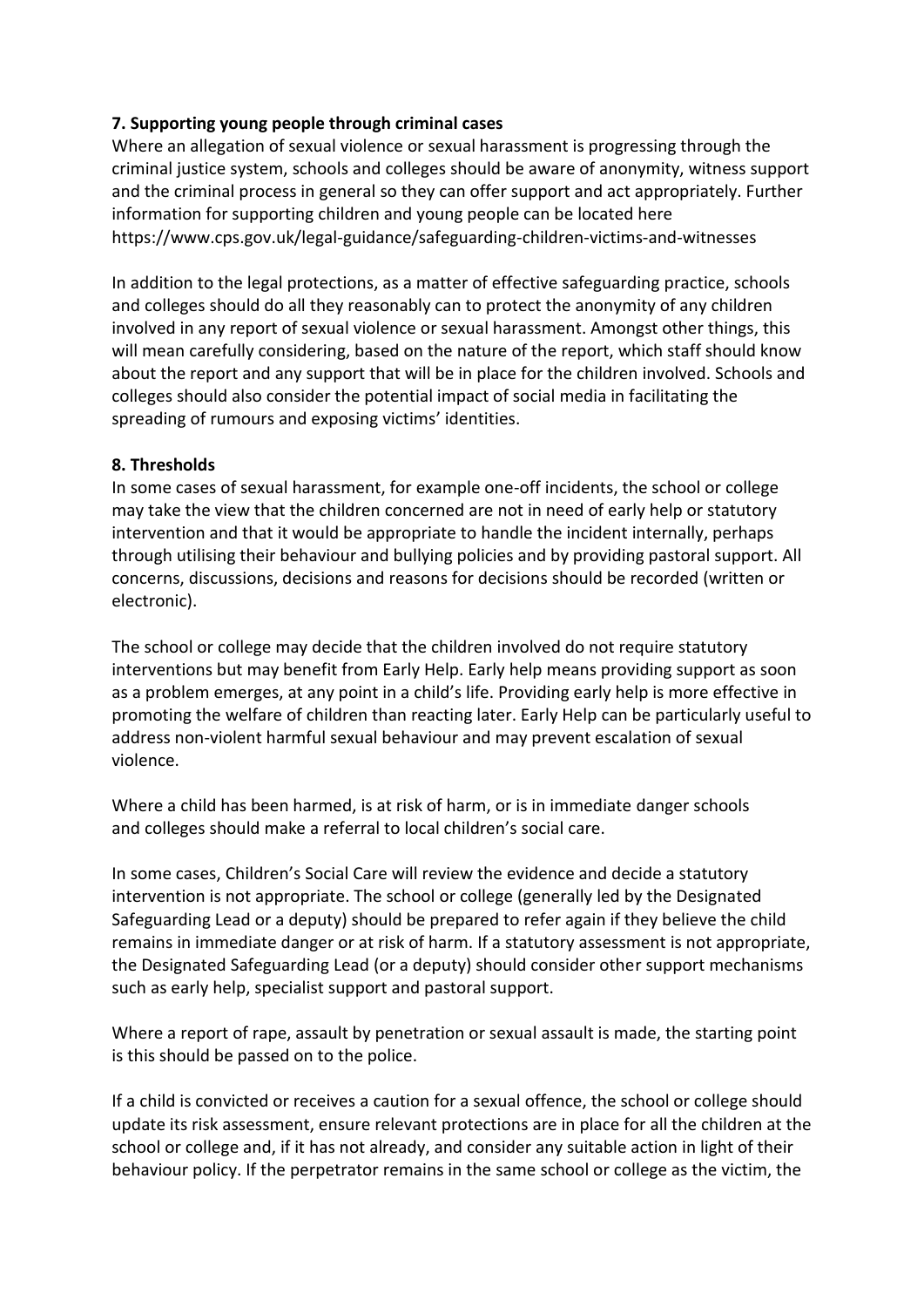school or college should be very clear as to their expectations regarding the perpetrator now they have been convicted or cautioned. This could include expectations regarding their behaviour and any restrictions the school or college thinks are reasonable and proportionate with regard to the perpetrator's timetable.

#### **9. Ongoing responses**

Consider the age and the developmental stage of the victim, the nature of the allegations and the potential risk of further abuse. Schools and colleges should be aware that, by the very nature of sexual violence and sexual harassment, a power imbalance is likely to have been created between the victim and alleged perpetrator.

Consider the proportionality of the response. Support should be tailored on a case-by-case basis. The support required regarding a one-off incident of sexualised name-calling is likely to be vastly different from that for a report of rape.

Victims may not disclose the whole picture immediately. They may be more comfortable providing information on a piecemeal basis. It is essential that dialogue is kept open and encouraged. When it is clear that ongoing support will be required, schools and colleges should ask the victim if they would find it helpful to have a designated trusted adult (for example their form tutor or Designated Safeguarding Lead) to talk to about their needs. The choice of any such adult should be the victims. Schools and colleges should respect and support this choice.

This should be because the victim wants to, not because it makes it easier to manage the situation. If required, schools and colleges should provide a physical space for victims to withdraw. If the victim does move to another educational institution (for any reason), the new educational institution must be made aware of any ongoing support needed. The Designated Safeguarding Lead should take responsibility to ensure this happens as well as transferring the child protection file.

Following any report of sexual violence or sexual harassment, it is likely that some children will take "sides". The school or college should be doing all they can to ensure both the victim and alleged perpetrator, and any witnesses, are not being bullied or harassed.

### **10. Support and specialist organisations**